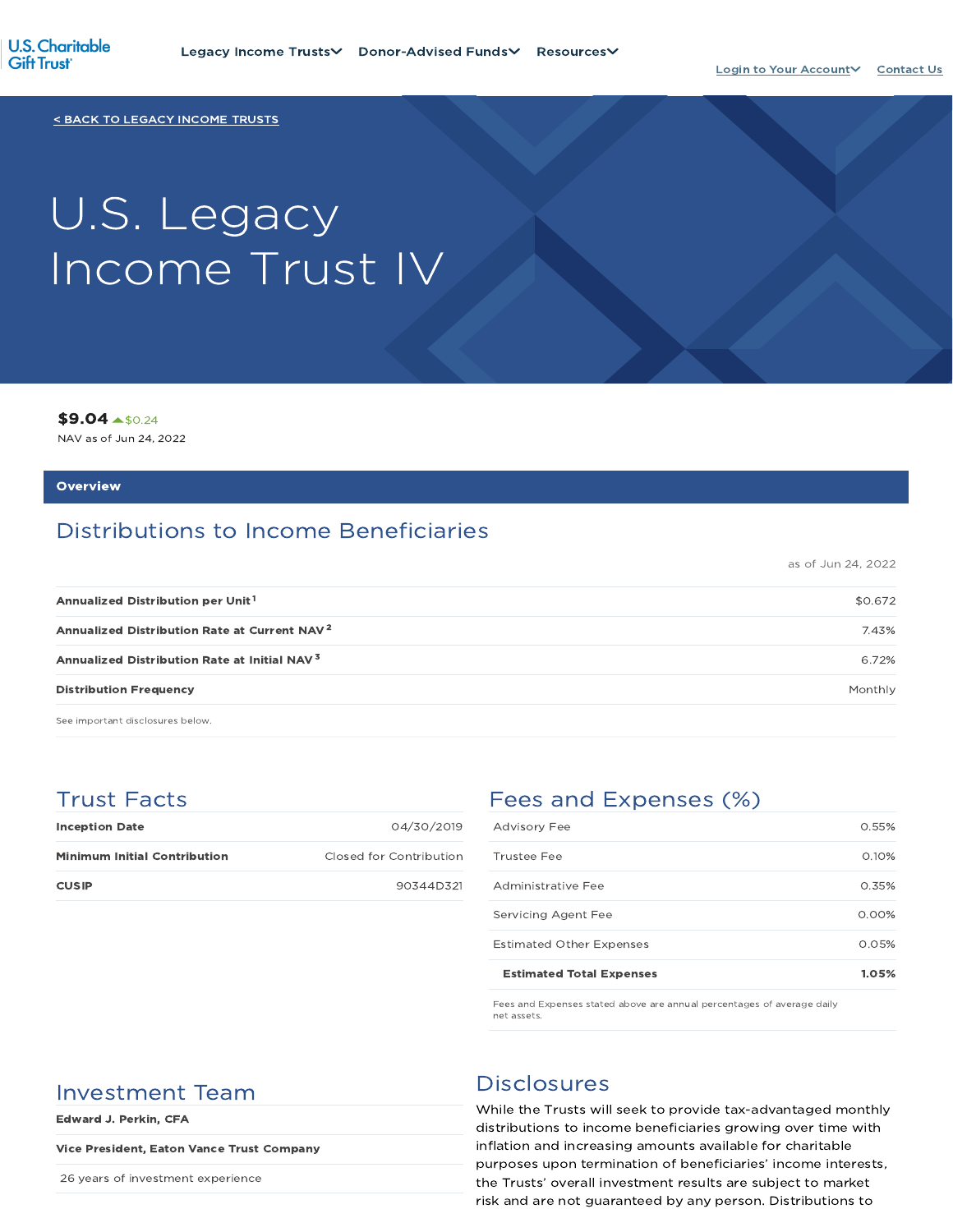| 6 years at Eaton Vance                             | income beneficiaries may fluctuate with changes in economic<br>conditions, may not grow over time at rates consistent with |
|----------------------------------------------------|----------------------------------------------------------------------------------------------------------------------------|
| BA, University of California, Santa Barbara        | inflation and may decline. The tax character of distributed                                                                |
| MBA, Columbia Business School                      | Trust income may vary. The principal amount available for<br>charitable purposes upon termination of a Trust Account's     |
| G. R. Nelson                                       | income interests may be higher or lower than the value of the<br>Trust Account at initial funding.                         |
| <b>Vice President, Eaton Vance Trust Company</b>   |                                                                                                                            |
| 23 years of investment experience                  |                                                                                                                            |
| 16 years at Eaton Vance                            |                                                                                                                            |
| <b>BBA University of Notre Dame</b>                |                                                                                                                            |
| MBA, Harvard Business School                       |                                                                                                                            |
| Derek J.V. DiGregorio                              |                                                                                                                            |
| <b>Vice President, Eaton Vance Trust Company</b>   |                                                                                                                            |
| 15 years of investment experience                  |                                                                                                                            |
| 15 years at Eaton Vance                            |                                                                                                                            |
| <b>BS, Bates College</b>                           |                                                                                                                            |
| MBA, Boston University Questrom School of Business |                                                                                                                            |
|                                                    |                                                                                                                            |

1. The Annualized Distribution per Unit is calculated by multiplying the current daily distribution per unit first by the number of days in the current month, then multiplying by twelve.

2. The Annualized Distribution Rate at Current NAV is calculated by dividing the Trust's current Annualized Distribution per Unit by the Trust's net asset value per unit (NAV) as of the prior business day. NAV is calculated by dividing the Trust's net assets by the number of units currently outstanding.

3. The Annualized Distribution Rate at Initial NAV is calculated by dividing the Trust's current Annualized Distribution per Unit by the Trust's initial NAV of \$10.00.

#### **Performance**

## Historical Total Returns (%)

as of Mar 31, 2022

|                                          |       |         |            |          |       |                          | Annualized                        |
|------------------------------------------|-------|---------|------------|----------|-------|--------------------------|-----------------------------------|
|                                          | 1 Mo. | 3 Mo.   | <b>YTD</b> | 1 Yr.    |       | 3 Yrs. 5 Yrs.            | Since Fund Inception <sup>4</sup> |
| 05/31/2022                               |       |         |            |          |       |                          |                                   |
| U.S. Legacy Income Trust IV Total Return | 2.37  | $-3.13$ | $-10.57$   | $-5.54$  | 8.94  |                          | 5.84                              |
| <b>Income Return</b>                     | 0.57  | 1.71    | 2.80       | 6.28     | 6.75  | $\overline{\phantom{0}}$ | 6.75                              |
| <b>Principal Return</b>                  | 1.78  | $-4.76$ | $-13.01$   | $-11.12$ | 2.05  |                          | $-0.85$                           |
| <b>Common Trust</b>                      | 2.46  | $-2.88$ | $-10.16$   | $-4.53$  | 10.05 | $\overline{\phantom{0}}$ | 6.92                              |
| MSCI World Index <sup>5</sup>            | 0.08  | $-5.72$ | $-12.97$   | $-4.82$  | 12.64 | 9.72                     | 10.13                             |
| 40% MSCI USA / 60% MSCI World ex USA 6   | 0.39  | $-5.28$ | $-11.85$   | $-6.48$  | 10.56 | 7.91                     | 8.29                              |
| 03/31/2022                               |       |         |            |          |       |                          |                                   |
| U.S. Legacy Income Trust IV Total Return | 1.35  | $-6.43$ | $-6.43$    | 5.34     |       |                          | 7.84                              |
| <b>Income Return</b>                     | 0.54  | 1.62    | 1.62       | 6.07     |       |                          | 6.73                              |
| <b>Principal Return</b>                  | 0.80  | $-7.93$ | $-7.93$    | $-0.69$  |       |                          | 1.05                              |
| <b>Common Trust</b>                      | 1.44  | $-6.17$ | $-6.17$    | 6.45     |       |                          | 8.95                              |
| MSCI World Index <sup>5</sup>            | 2.74  | $-5.15$ | $-5.15$    | 10.12    | 14.96 | 12.42                    | 14.05                             |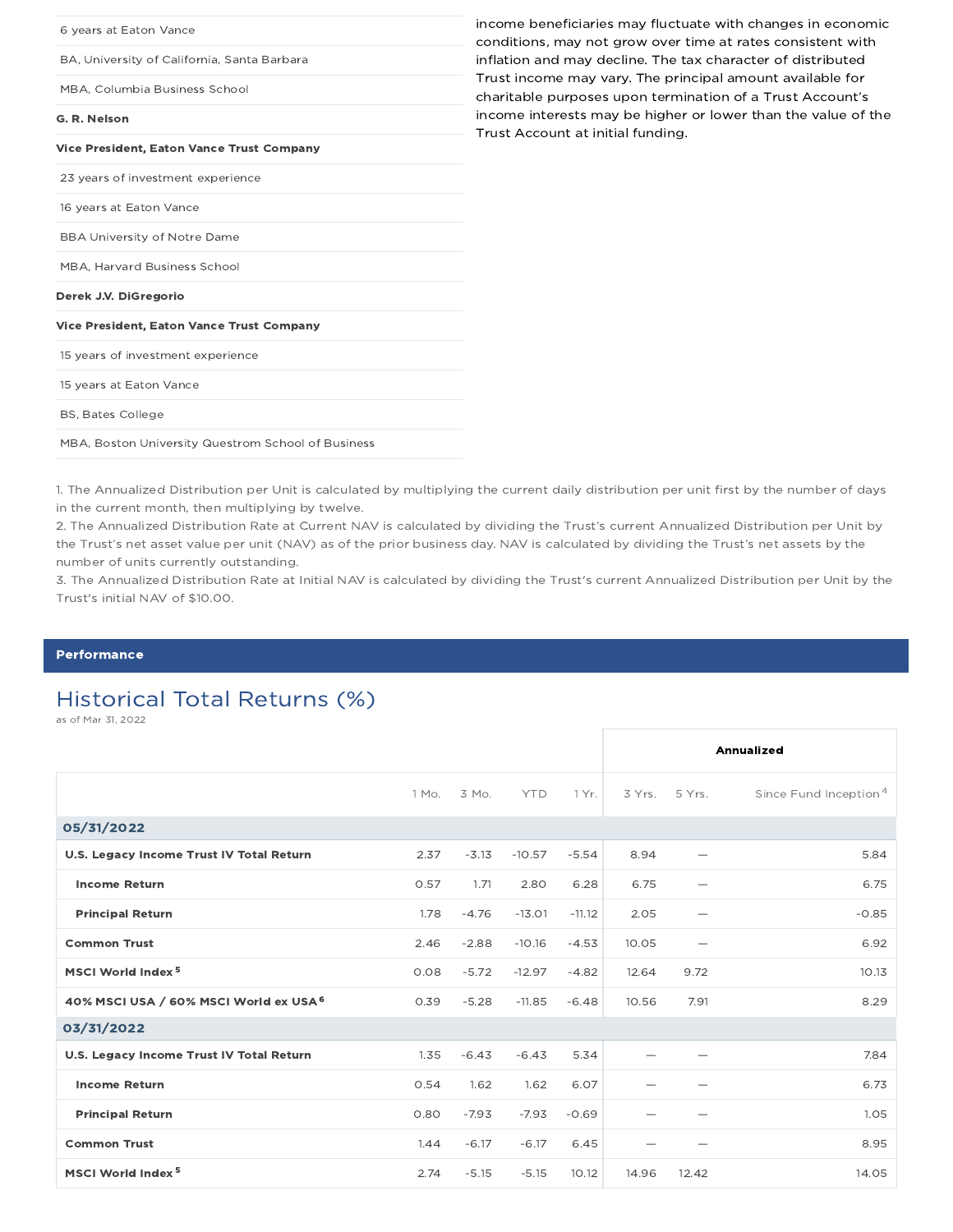|                                        |                 |       |         |               |       | Annualized           |
|----------------------------------------|-----------------|-------|---------|---------------|-------|----------------------|
|                                        | 1 Mo. 3 Mo. YTD |       | 1 Yr. L | 3 Yrs. 5 Yrs. |       | Since Fund Inception |
| 40% MSCI USA / 60% MSCI World ex USA 6 | $2.09 - 5.00$   | -5.00 | 7.25    | 12.48         | 10.46 | 11.61                |

The U.S. Legacy Income Trust IV (the Trust) is no longer offered and does not accept new contributions. The Trust invests through <sup>a</sup> common trust (Common Trust) which was incepted on 04/30/2019. Past performance is no guarantee of future results. Performance is for the stated time periods only; due to market volatility, the Trust's and the Common Trust's current performance may be lower or higher than quoted. Total Return for the Trust and the Common Trust is calculated by determining the percentage change in net asset value (NAV) with all distributions reinvested. Performance for the time periods less than or equal to or year is cumulative. Income Return represents the portion of Total Return attributable to distributions. Principal Return represents the portion of Total Return attributable to change in NAV. Total Return and Income Return are stated net of foreign taxes on dividends received on non-U.S. investments. Trust income beneficiaries are generally eligible to receive <sup>a</sup> federal income tax credit or an itemized deduction for their attributable share of unrecovered foreign withholding tax. Please see the below schedule of available federal income tax credits for foreign taxes paid.

The Fund leverages two distinct approaches: dividend-capture trading (focused primarily on non-U.S. equities) and <sup>a</sup> core equity approach (focused on U.S. equities). The long-term target allocation for the Fund is 60% non-U.S. equities and 40% U.S. equities. Allocations will vary over time depending on factors such as portfolio income needs, dividend seasonality, risk management, and other factors. The Fund typically holds 140-200 holdings with <sup>a</sup> maximum position size of 3%. In addition to other risk management practices, the Fund manages weightings and tracking error on an industry and country basis.

## NAV History

| Date         | <b>NAV</b> | NAV Change |
|--------------|------------|------------|
| Jun 24, 2022 | \$9.04     | \$0.24     |
| Jun 23, 2022 | \$8.80     | \$0.02     |
| Jun 22, 2022 | \$8.78     | $-$0.07$   |
| Jun 21, 2022 | \$8.85     | \$0.15     |
| Jun 17, 2022 | \$8.70     | $-$0.04$   |
| Jun 16, 2022 | \$8.74     | $-$0.21$   |
| Jun 15, 2022 | \$8.96     | \$0.17     |
| Jun 14, 2022 | \$8.79     | $-$0.06$   |
| Jun 13, 2022 | \$8.85     | $-$0.32$   |
| Jun 10, 2022 | \$9.17     | $-$0.28$   |
| Jun 09, 2022 | \$9.45     | $-$0.22$   |
| Jun 08, 2022 | \$9.67     | $-$0.13$   |
| Jun 07, 2022 | \$9.80     | \$0.06     |
| Jun 06, 2022 | \$9.74     | \$0.04     |
| Jun 03, 2022 | \$9.70     | $-$0.13$   |
| Jun 02, 2022 | \$9.83     | \$0.16     |
| Jun 01, 2022 | \$9.67     | $-$0.07$   |
| May 31, 2022 | \$9.74     | $-$0.05$   |
| May 27, 2022 | \$9.79     | \$0.17     |
| May 26, 2022 | \$9.62     | \$0.18     |
| May 25, 2022 | \$9.45     | \$0.06     |
| May 24, 2022 | \$9.39     | $-$0.08$   |
| May 23, 2022 | \$9.47     | \$0.20     |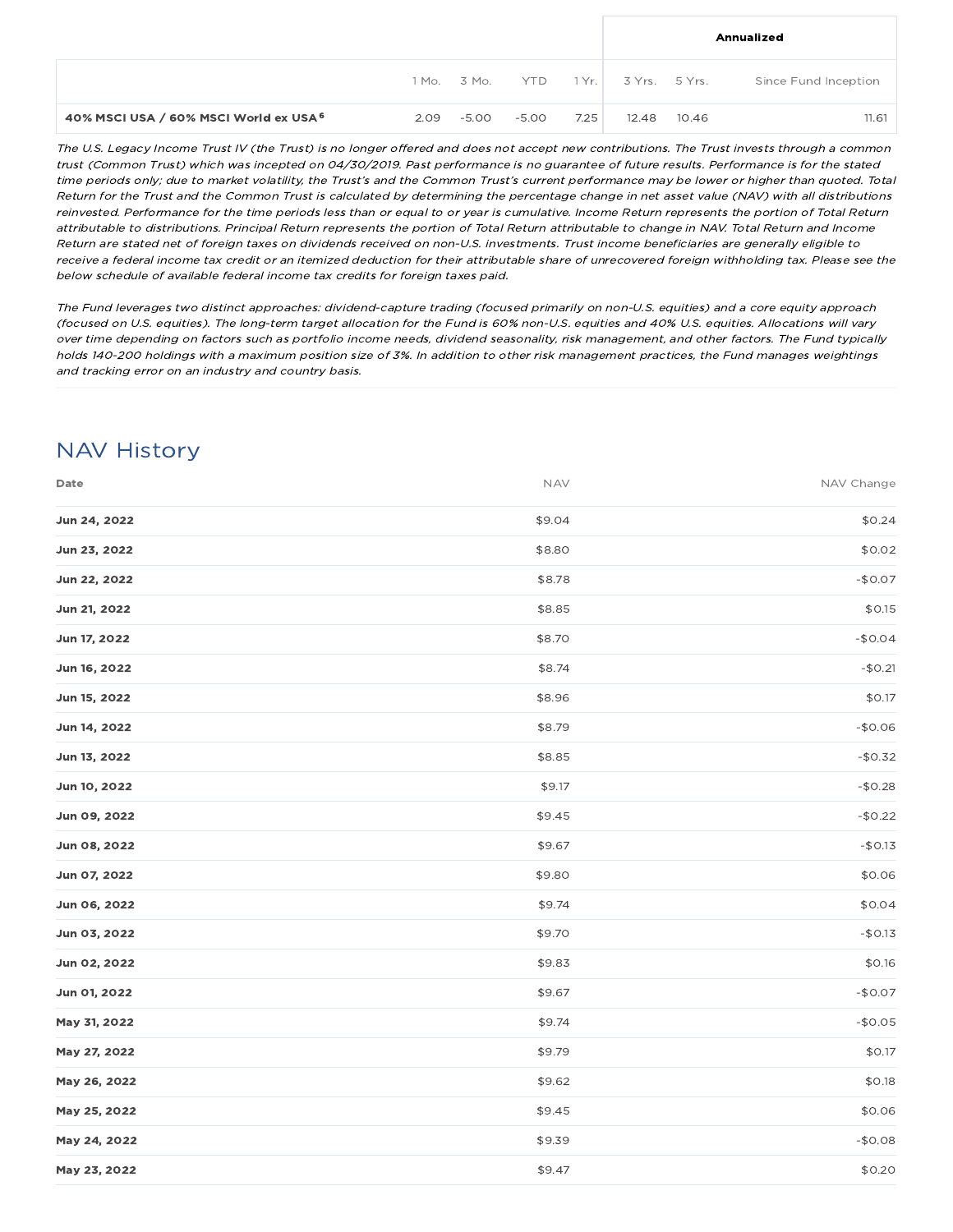## Distribution History

Ex-Date Distribution

| May 31, 2022    | \$0.05600 |
|-----------------|-----------|
| Apr 29, 2022    | \$0.05600 |
| Mar 31, 2022    | \$0.05600 |
| Feb 28, 2022    | \$0.05600 |
| Jan 31, 2022    | \$0.05600 |
| Dec 31, 2021    | \$0.05208 |
| Nov 30, 2021    | \$0.05208 |
| Oct 29, 2021    | \$0.05208 |
| Sep 30, 2021    | \$0.05208 |
| Aug 31, 2021    | \$0.05208 |
| <b>View All</b> |           |

## Foreign Tax Credit History

| <b>Tax Year</b> | Foreign Tax Credit <sup>7</sup> |
|-----------------|---------------------------------|
| 20194           | \$0.051                         |
| 2020            | \$0.087                         |

4. For the partial-year period from the Trust's inception on April 30, 2019.

5. MSCI World Index is an unmanaged index of equity securities in the developed markets. Unless otherwise stated, index returns do not reflect the effect of any applicable sales charges, commissions, expenses, taxes or leverage, as applicable. It is not possible to invest directly in an index. Historical performance of the index illustrates market trends and does not represent the past or future performance of the Trust. Returns of the MSCI World Index are stated net of foreign withholding taxes. Source: MSCI. MSCI data may not be reproduced or used for any other purpose. MSCI provides no warranties, has not prepared or approved this report, and has no liability hereunder.

6. The MSCI USA Index is a free float-adjusted market capitalization index that is designed to measure large and midcap U.S. equity market performance. MSCI World ex USA Index is an unmanaged index of equity securities in the developed markets, excluding the United States. Unless otherwise stated, index returns do not reflect the effect of any applicable sales charges, commissions, expenses, taxes or leverage, as applicable. It is not possible to invest directly in an index. Historical performance of the index illustrates market trends and does not represent the past or future performance of the Trust. Returns of the MSCI indexes are stated net of foreign withholding taxes. Source: MSCI. MSCI data may not be reproduced or used for any other purpose. MSCI provides no warranties, has not prepared or approved this report, and has no liability hereunder.

7. The indicated foreign tax credit represents the federal income tax credit for foreign taxes paid that was available to a Trust account income beneficiary for units of the Trust held the entire period.

#### Literature

### **Literature**

U.S. Legacy Income Trusts Investment Overview Download - Last updated: Mar 31, 2022

Legacy Income Common Trust Fund Financial Statement and Auditors' Report Download - Last updated: Dec 31, 2021